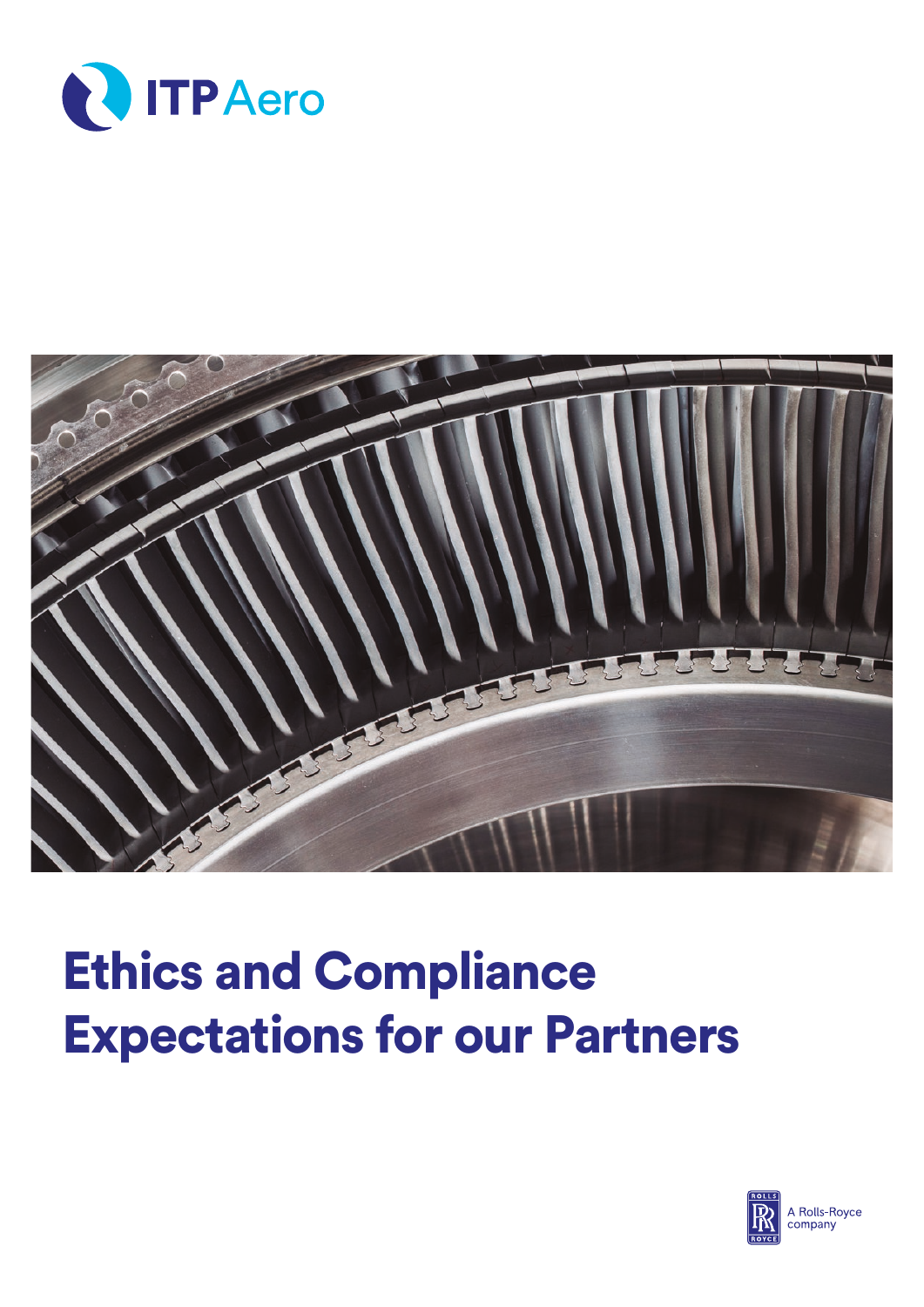## **At ITP Aero we work under the highest ethical standards. In accordance with our Compliance Programme the following anti-bribery and anti-corruption principles are followed when doing business:**

- Our Code of Conduct establishes the main responsibilities and rights that should guide the behaviour of everyone working at ITP Aero.
- Any third party has to meet our ethical standards.
- Our work is performed under ethical standards according to honesty, fair and free from any bribery, corruption or tax evasion.
- Facilitation payments are not permitted.
- Our company records guarantee accuracy and integrity.
- Conflicts of interest are avoided or mitigated if any arise.
- Confidential information and intellectual property are properly protected.
- Corporate political contributions are not allowed.
- Gifts and hospitalities are allowed when reasonable and under internal approval, always treated in an open and transparent way.
- **IFP Aero's brand and image must be respected and protected.**

We encourage everyone to communicate any concerns or anything that is not in line with these principles.

We value you as a partner and would like you to sign up to these principles as a way of matching our standards.

**Belén González ITP Aero Ethics & Compliance Manager**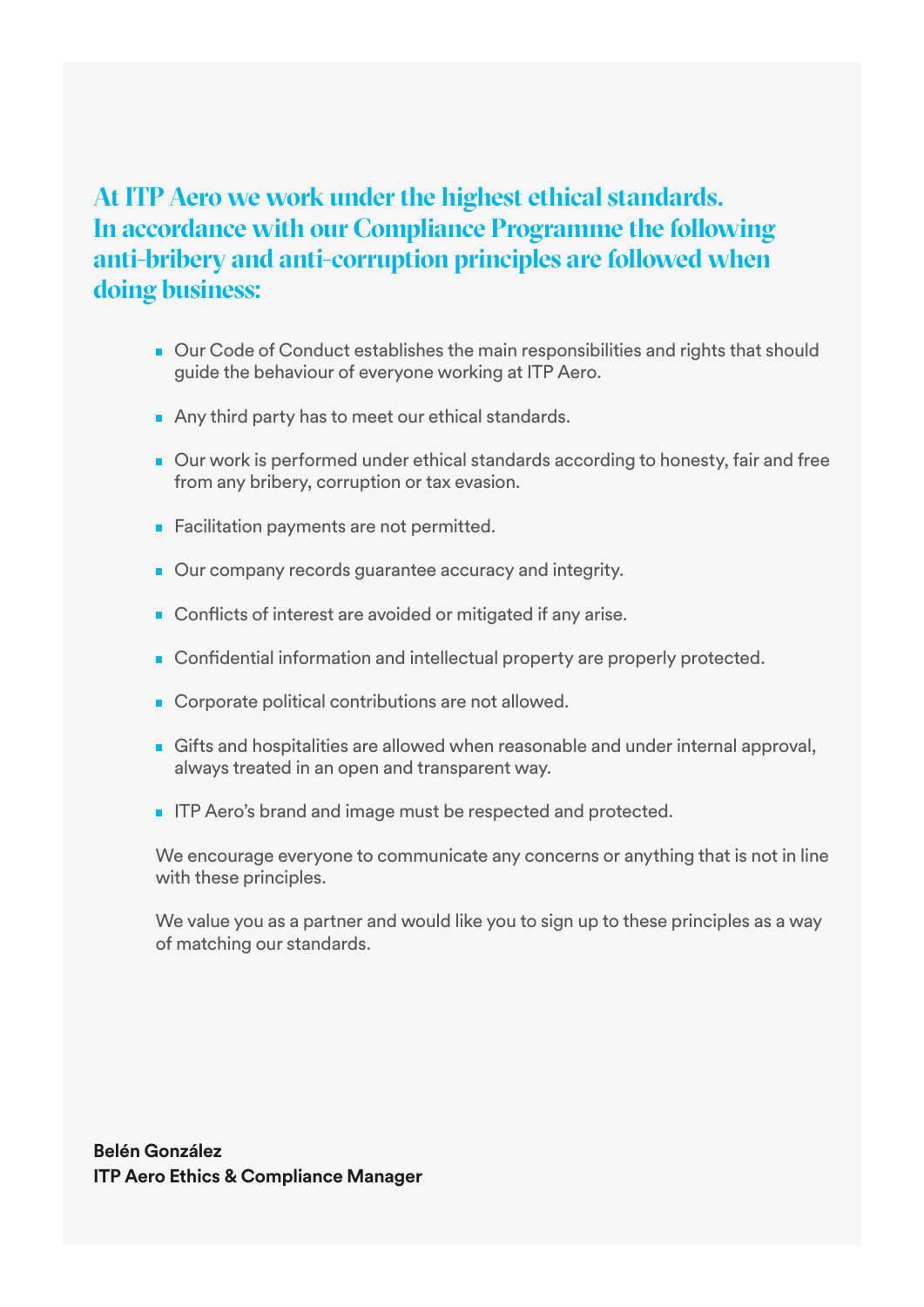| agrees to operate in line with these principles. |
|--------------------------------------------------|
|                                                  |
|                                                  |
|                                                  |
|                                                  |

Once completed, please scan this document and email it to: **ethicsandcompliance@itpaero.com**

To report an issue or concern about unethical behaviours please contact our Ethics Line at: **www.itpaero.com**